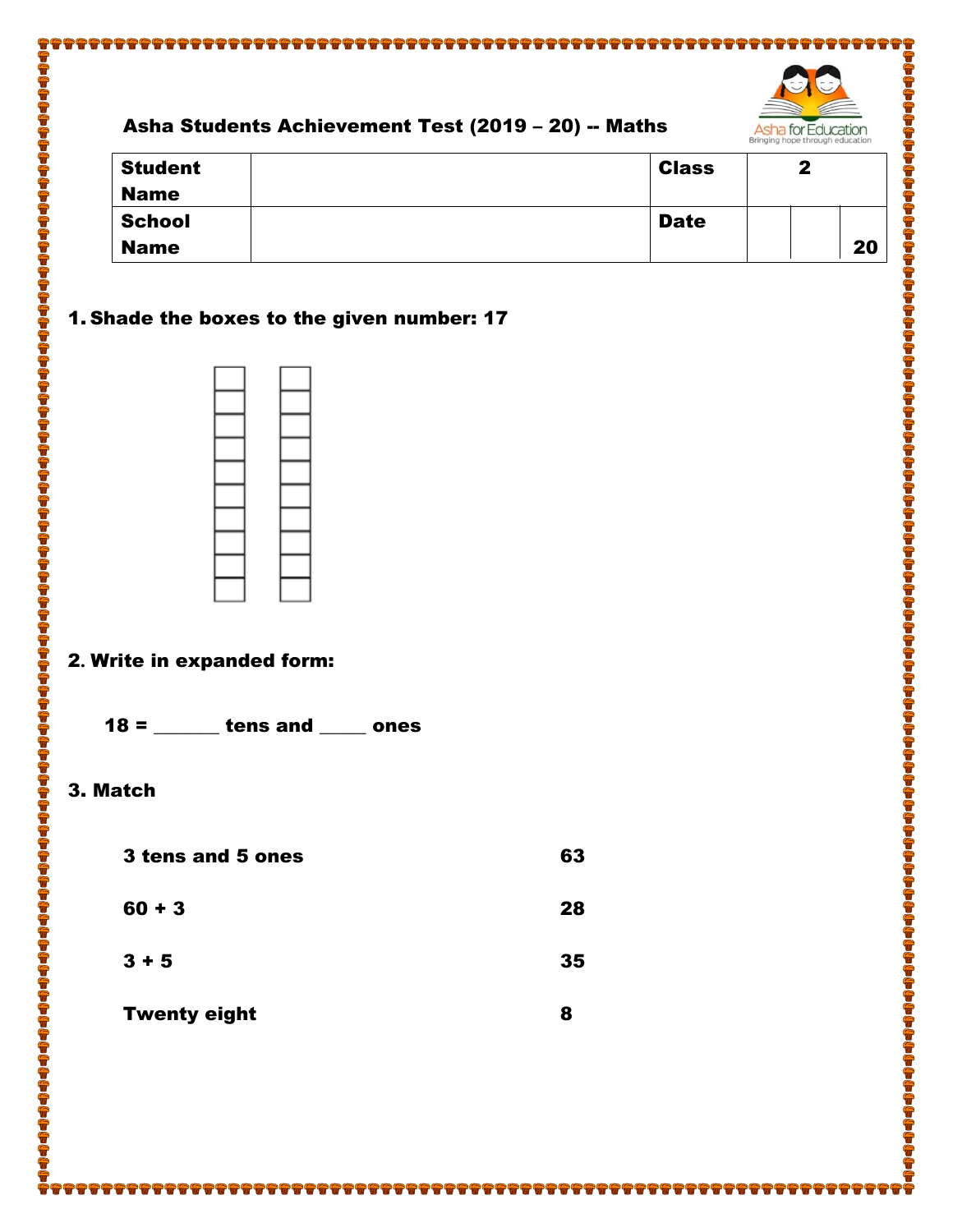# 4. Find**:**

i)  $15 + 3 =$  \_\_\_\_\_\_\_

ii) 9 + 0 = \_\_\_\_\_\_

iii)



| iv) |                         |                 |
|-----|-------------------------|-----------------|
|     | T                       | $\bullet$       |
|     | 4                       | $6\phantom{1}6$ |
| ╈   | $\overline{\mathbf{2}}$ | 8               |
|     |                         |                 |

### 5. Find:

266

i)  $14 - 5 =$  \_\_\_\_\_\_\_\_

ii) 6 – 0 = \_\_\_\_\_

iii) T O 8 9 1 2

| iv) |             |              |
|-----|-------------|--------------|
|     | T           | $\mathbf 0$  |
|     | 4           | $\mathbf{3}$ |
|     | $\mathbf 2$ | 7            |
|     |             |              |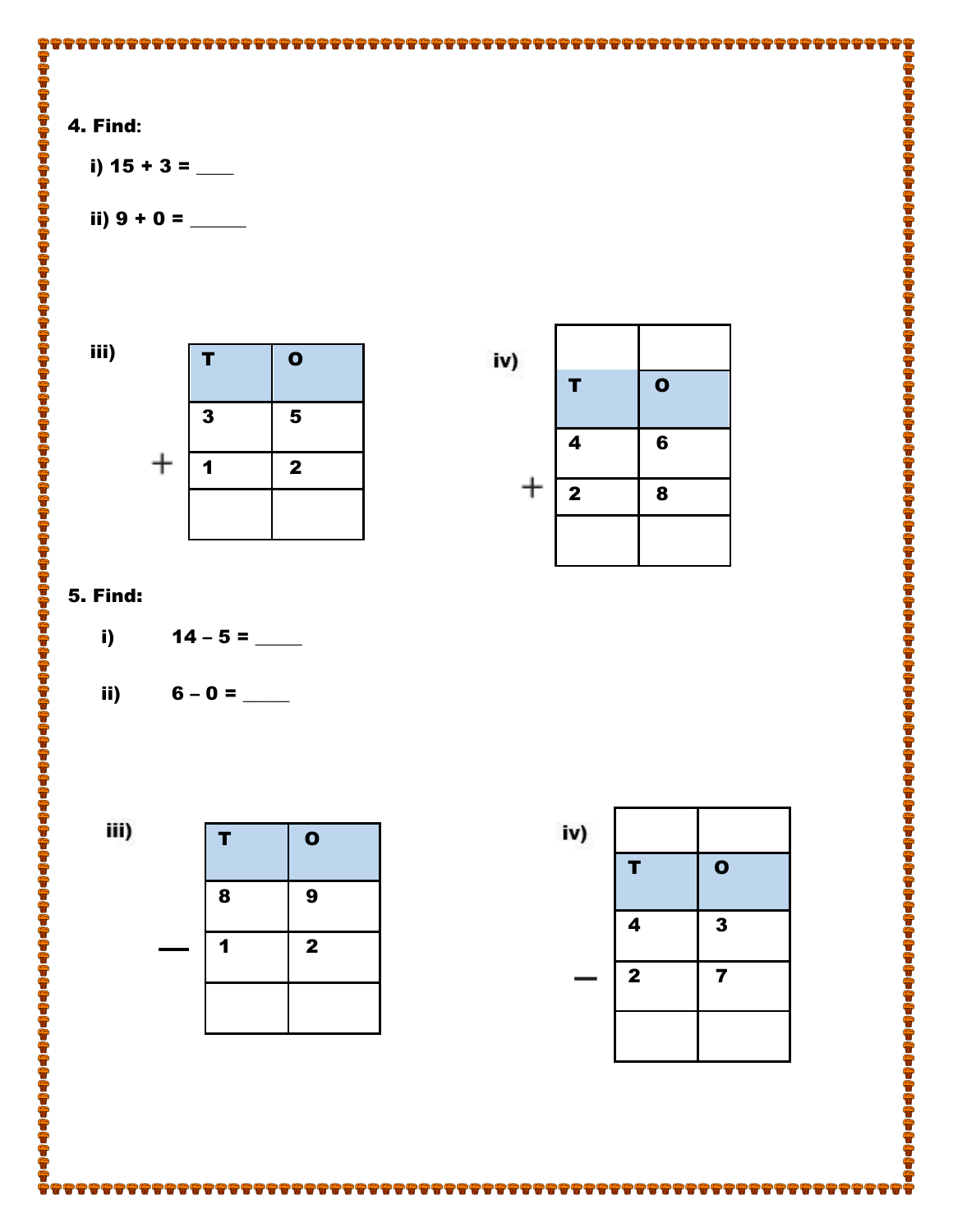### 6. Write the before number, after number or the between number for the

**...........** 

#### following numbers.



7. Circle the biggest number from the given numbers:

14, 9, 84, 44, 63

8. Circle the smallest number from the given numbers:

17, 7, 93, 48, 73

9. Write the numbers in ascending and descending order**:** 8, 6, 92, 56, 19

Ascending order \_\_\_\_\_, \_\_\_\_\_, \_\_\_\_\_, \_\_\_\_\_, \_\_\_\_\_\_

Descending order \_\_\_\_\_, \_\_\_\_\_, \_\_\_\_\_, \_\_\_\_\_, \_\_\_\_\_\_